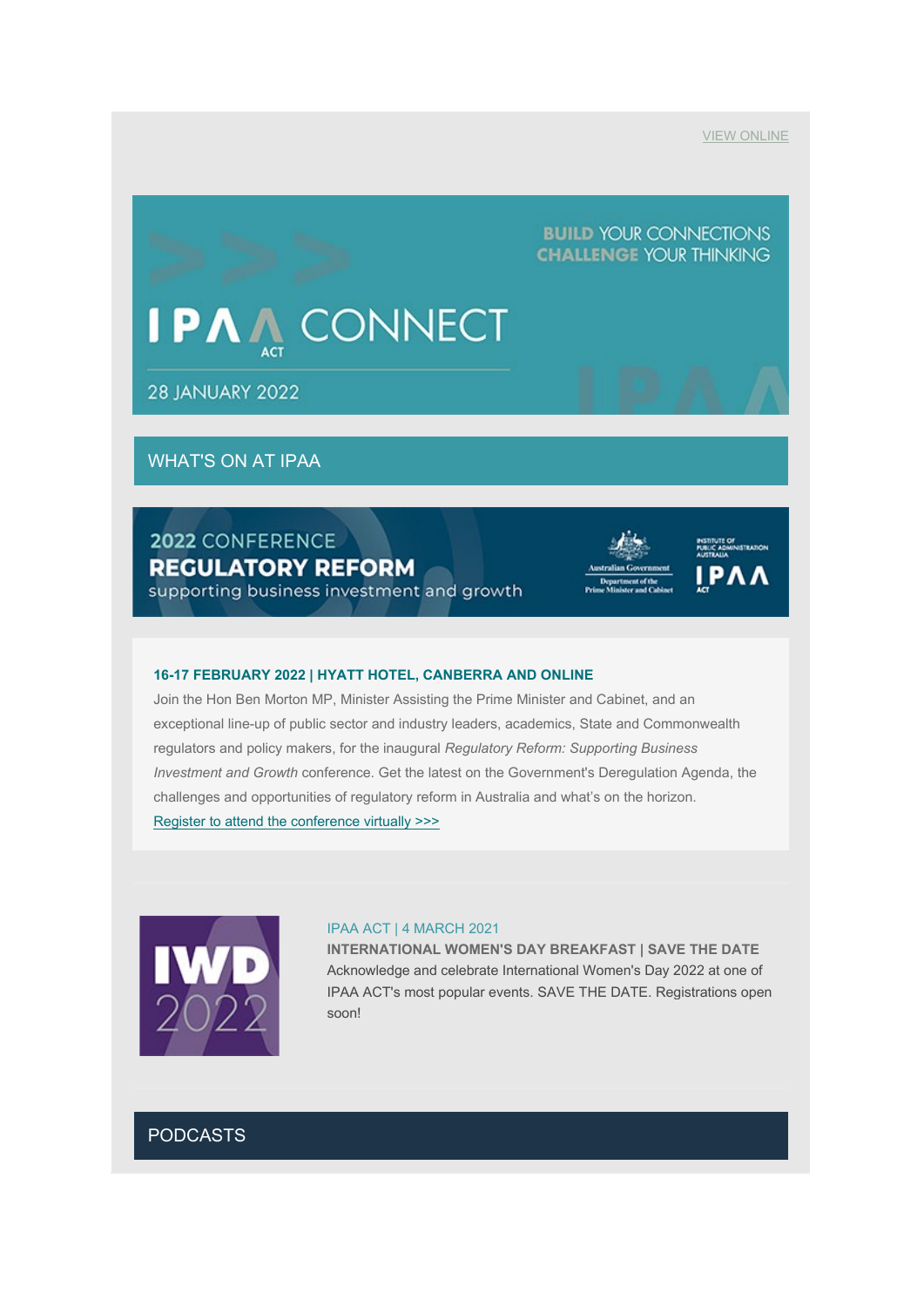## **WORK WITH PURPOSE**

## LATEST EPISODE

### **'PRODUCTIVITY IN THE HOME OFFICE' WITH DR SUE WILLIAMSON AND MICHAEL BRENNAN**

The COVID-driven surge to working from home has given us a taste of what different ways of working looks like. Many are enjoying the flexibility, balance, autonomy and other benefits of not working within the constraints of the nine to five office environment. But how do we stay productive when working from home? How do we ensure parity of experience to colleagues the office? In this episode we're joined by Associate Professor of Human Resource Management at the UNSW School of Business, Dr Sue Williamson, and Chair of the Productivity Commission, Michael Brennan. Their discussion includes policy implications of a home-based workforce; considerations including gender equality and team cohesion, and happiness and wellbeing in a hybrid workforce. [Listen to the podcast](https://www.act.ipaa.org.au/wwp_53) >>>

### UPCOMING EPISODES

#### MONDAY 31 JANUARY 2022 **WOMEN IN ECONOMICS**

**Cherelle Murphy** | Chief Economist, Austrade **Dr Leonora Risse** | Senior Lecturer, Economics, RMIT and National Chair, Women in Economics Network

#### MONDAY 14 FEBRUARY 2022

#### **THE NATIONAL PLAN TO END VOILENCE AGAINST WOMEN AND CHILDREN**

**Alison Frame** | Deputy Secretary, Department of the Prime Minister and Cabinet and Co-Chair, National Plan Advisory Group

**Liz Hefren-Webb** | Deputy Secretary, Department of Social Services and Co-Chair, National Plan Advisory Group

### NEWS AND RESOURCES



#### **CALL OUT FOR FUTURE LEADERS PROGRAM SPEAKERS**

We're looking for young, senior executives to share their career journey with our Future Leaders Program participants in 2022. If you were appointed to the SES or equivalent before age 30 or between 30-34, and are happy to speak at a Program session, please contact [Kelly McAlear.](mailto:Kelly.McAlear@act.ipaa.org.au)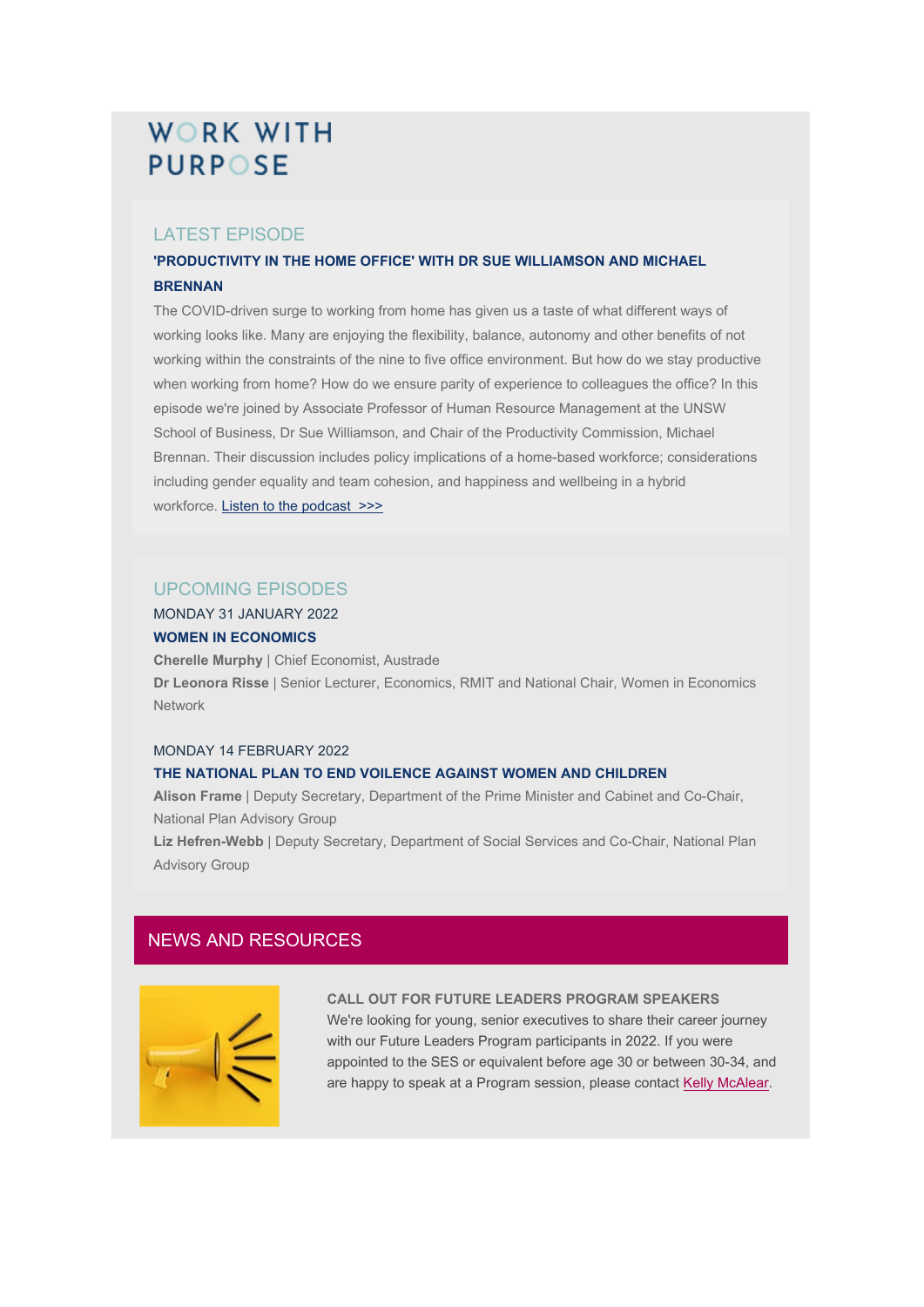







#### **IPAA COUNCILLOR AWARDED PUBLIC SERVICE MEDAL**

Congratulations to Kylie Crane, IPAA ACT Councillor and First Assistant Secretary at the Department of Education, Skills and Employment, who was awarded a Public Service Medal (PSM) in the 2022 Australia Day Honours. Her PSM is in recognition of outstanding public service through contributions to the Disability Taskforce, and to the Early Childhood Education and Care Relief Package, during COVID-19.

#### **TRIBUTE TO A DISTINGUISHED CHAMPION OF IPAA**

Emeritus Professor Roger Wettenhall AM passed away on 20 January 2022. An academic with a fervent passion for the study and practice of public administration in Australia, Roger was integral to the formation of a national IPAA body, and the administration of IPAA's activities. His commitment to the growth of IPAA as a vibrant and valuable institution that serves its members and the public sector will not be forgotten. More [>>>](https://www.ipaa.org.au/roger-wettenhall/)

#### **APS ACADEMY COURSE CALENDAR**

The APS Academy's 2022 course calendar is OUT NOW! Explore the courses and events available to support your learning and development and to build your APS Craft. While you're there check out the APS Academy [website](https://www.apsacademy.gov.au/) for other resources and information that will help you during the year. [More >>>](https://www.apsacademy.gov.au/news-events/news/2022-course-calendar-now-available)

#### **HELP SHAPE A FUTURE FREE FROM GENDER BASED VOILENCE**

The Australian Government is developing the National Plan to End Violence against Women and Children 2022-2032 (National Plan), to replace the existing National Plan when it ends in mid-2022. The new Plan is now open to consultation until 29 February. Have your say! [More >>>](https://engage.dss.gov.au/draft-national-plan-to-end-violence-against-women-and-children-2022-2032/)



#### **SCHOLARSHIPS OPEN FOR LEADERS WITH DISABILITY**

The Australian Network on Disability and the Australian Institute of Company Directors (AICD) are supporting leaders with disability to increase their governance knowledge and access to board positions. They're offering 15 full-fee scholarships to undertake an AICD course, plus 8 months of mentoring. [More >>>](https://aicd.companydirectors.com.au/membership/membership-update/new-scholarship-for-leaders-with-disability)

## IN CASE YOU MISSED IT

**ANNUAL ADDRESS TO THE APS | WHAT DOES AUSTRALIA NEED FROM THE APS IN 2022? 8 DECEMBER 2021**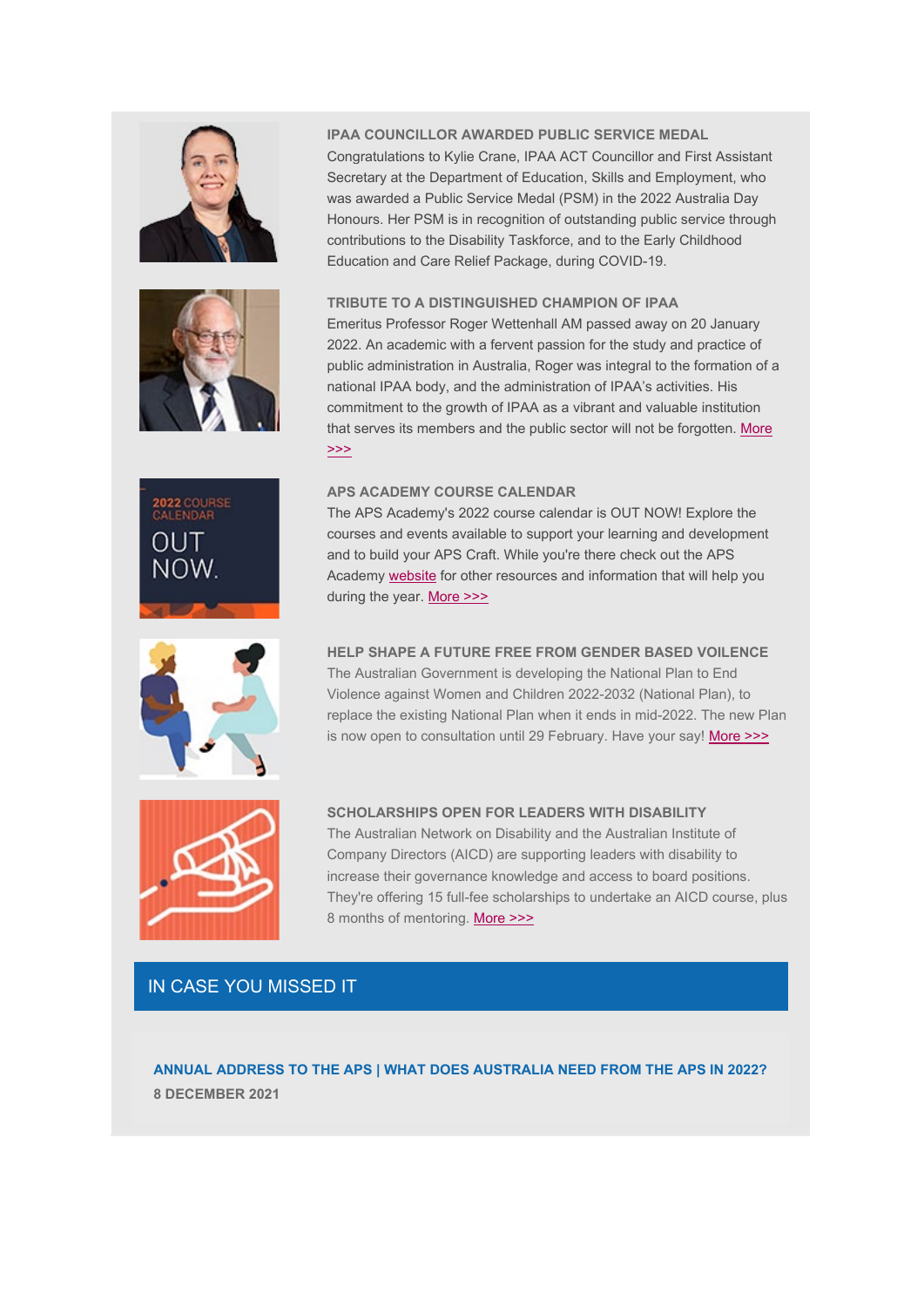We thought we'd start this year with a quick refresher on the APS as it was and into the future, by revisiting the **2021 Annual Address to the APS:** *What Does Australia Need from the APS in 2022?.*

**Philip Gaetjens**, Secretary of the Department of the Prime Minister and Cabinet, **Peter Woolcott AO**, Australian Public Service Commissioner, and **Letitia Hope**, Deputy Chief Executive Officer of the National Indigenous Australians Agency, reflected on 2021 achievements and how the APS can work together to deliver what Australia needs in 2022. The event was opened by a Welcome to Country from **Aunty Jude Barlow**, Director People Services at the Australian Institute of Aboriginal and Torres Strait Islander Studies, and was chaired by **Dr Steven Kennedy PSM**, President of IPAA ACT and Secretary of the Treasury.

The event featured an awesome video, produced by the APS Reform office at PM&C, showcasing APS staff from across the country and across the service reflecting on what 'One APS' means to them. View the video [here.](https://vimeo.com/653929071/bf9fb88f0d)

Watch the full event [here](https://vimeo.com/manage/videos/655220229) and via the link below, or read the [transcript](https://vs286790.blob.core.windows.net/docs/2021%20Events/IPAA%20Transcript_Annual%20Address%20to%20the%20APS_8%20December%202021.pdf) on the [IPAA website.](https://www.act.ipaa.org.au/pastevent_2021_annualaddress)



WE WANT YOUR FEEDBACK.

If there are events, content, speakers and themes you would like on our program, please reach [out](mailto:admin@act.ipaa.org.au) and let us know!